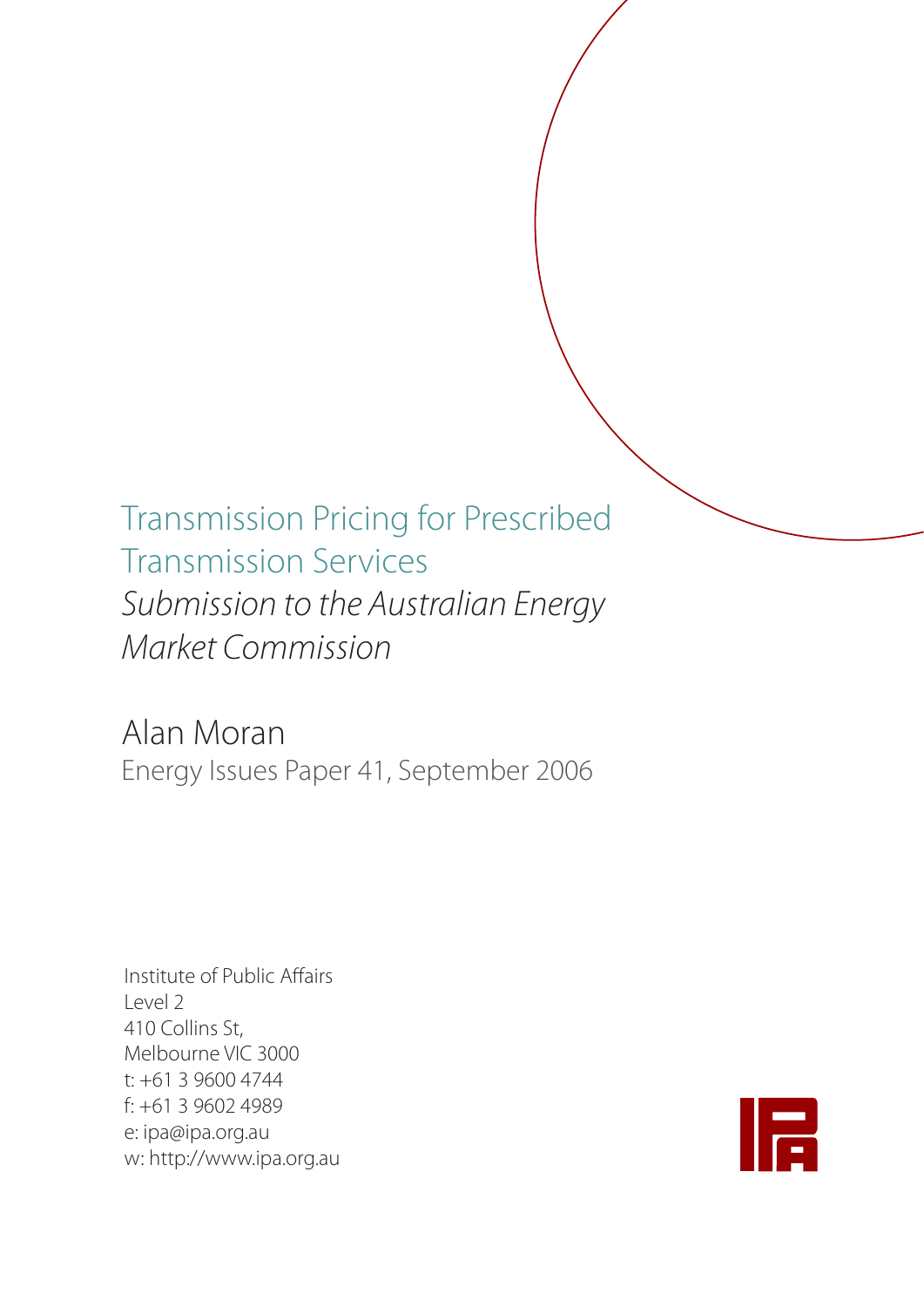## **Transmission Pricing for Prescribed Transmission Services: Submission to the Australian Energy Market Commission**

### *The Conceptual Framework*

The NEM objective is to promote efficient investment. Price levels in the proposed rule cover the allocation of costs and the levying of charges that cover those costs to promote efficiency.

The Objective is seen to have implications for the *means* by which the regulatory arrangements operate as well as the *ends*. With regard to the former, it sees goals of "stability and predictability" and of "transparency".

Stability as a goal is different from predictability. Rules set out to create stability can be inimical to efficiency when the underlying conditions are highly unstable. Predictability can also be questioned as a goal of regulations in conditions where market conditions are not predictable.

In seeking to promote stability where volatility is the normal situation, regulatory agencies might involve themselves in attempting to smooth out pricing perturbations. While this appears to be a meritorious goal it can be harmful where the regulatory agency is mistaken on the overall trends of the market. A regulatory agency under a form of political control is especially vulnerable to such errors. One of the more injurious failures of an agency pursuing this approach was that of the Australian Wool Corporation which set an intervention price for wool during the 1980s that was too high and which culminated in vast over production and a stockpile that overhung the market for a decade proving ruinous to many farmers. Even regulatory agencies not explicitly favouring a particular interest group may well get things wrong – the more spectacular market failures as in California were certainly compounded by the regulator seeking to favour consumers in the narrow sense of shielding them from necessary price rises.

Similarly, in seeking to promote predictability inappropriate signals could be given. Thus the spot market for electricity is highly unpredictable at certain junctures. Trying to prevent such unpredictability is the goal of those promoting a price cap and an associated capacity payment to generators. The nature of electricity is that it is at times inherently unpredictable and attempting to reduce that can reduce incentives that firms have to ameliorate it.

Setting a price cap offers retailers a degree of security that the regulator is unable to deliver in any scenario likely to prove acceptable in Australia. One possible such initiative would involve the regulator fully owning a dedicated reserve supply of electricity to be called upon only in extreme price periods. Even if this worked, it is unlikely to be realistic for the government to hold a plant fully in reserve. That aside, promoting greater predictability than is inherently present can bring inadequate signals to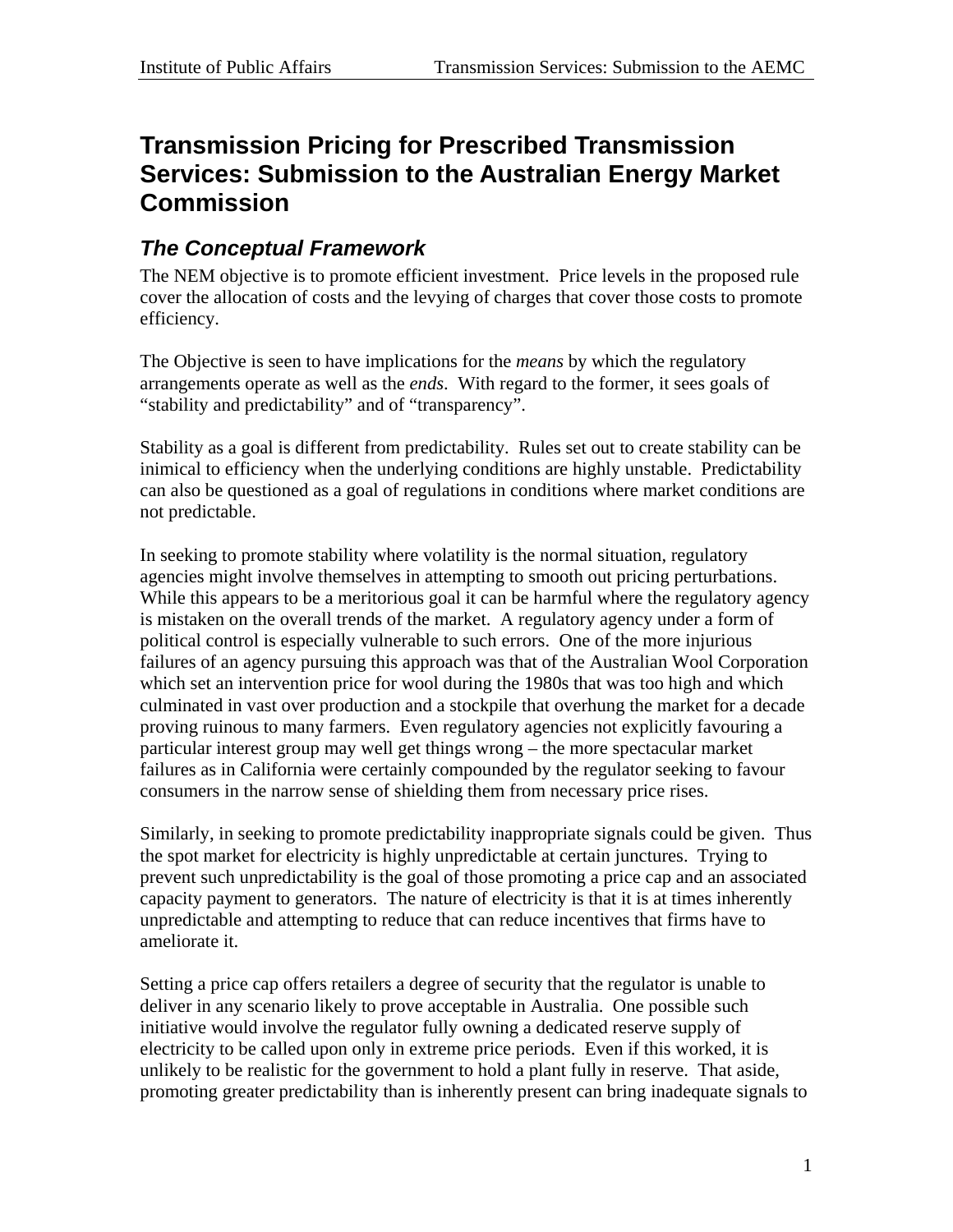market participants to contract for or supply capacity needed for those occasions where the unpredicted occurs.

There are limits to what a regulator can and should try to achieve. Regulation is not introduced to improve the operations of the market. Rather it is in place because it is perceived that the market itself cannot work: that there is market failure. In the case of electricity transmission lines (and even more so with distribution lines) this is because there are seen to be valuable externalities that cannot be fully captured by the provider, "free rider" features that might bring the buyer to seek to avoid payment and natural monopoly traits that prevent suppliers and customers from finding alternative means of transacting business with each other.

Ambition to create conditions that are more potent in reducing risk than might be the outcome of the free play of demand and supply can be dashed on the shoals of unforeseen surprises. It may well be that the Commission is aware of these considerations and its proposed measures to promote *means* as well as *ends* are a codicil that is intended better to describe the main ends and not to supplant them should there ever be any conflict. In that event it should specify the limits to its rule making and ensure that participants are aware that it is simply recreating the conditions normally found in markets, departing from these only where it has a clear political requirement to do so.

#### *Reducing the Need to Intervene in Markets*

#### **The Overall Approach**

The Commission sees its role as providing the best signals for investment and to combat market power on the part of network operators.

The Commission considers that these outcomes can be best achieved by:

- clarifying that the 'causer pays' principle<sub>7</sub> is to be applied in linking the prices paid by consumers and producers of electricity to transmission costs;
- permitting the recovery of the efficient costs of transmission service provision, including 'sunk costs'8;
- ensuring that the transmission prices provide efficient locational and investment signals to participants; and
- ensuring the pricing rules take account of other aspects of the NEM arrangements, such as transmission investment regulatory arrangements, in order to avoid inefficient 'oversignalling' of the value or cost of transmission.

It generally regards the current approach whereby generators only pay "shallow" connection costs and the mix between locational and "postage stamp" price determination as being satisfactory.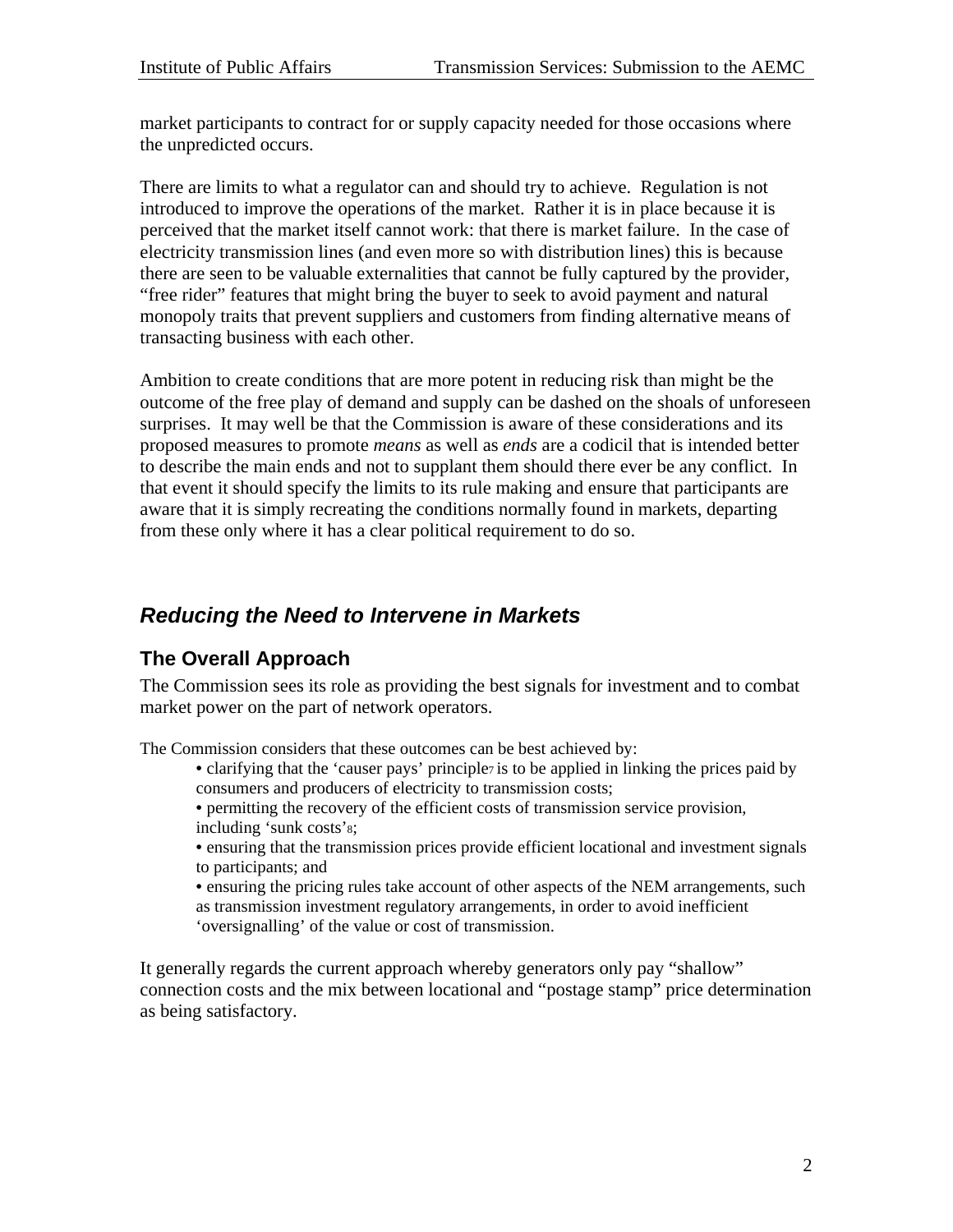#### **Revenue Based Regulation**

It endorses the revenue regulation approach rather than its cost based alternative. This leads to a provision for "prudent discounts" and a consequent additional impost on those parties that do not receive the benefit of the discounts.

Revenue as a base for charges rather than costs is set because the service is considered to have no material affect in encouraging increased usage of the product due to its relatively low (10 per cent) share in overall costs. In previous times and perhaps still, there was also the notion that increased usage of electricity should not be encouraged and that a revenue cap avoids network providers seeking to promote usage by reducing prices.

The Commission traverses the arguments for and against price and revenue caps. It considers the main deficiency of price caps is that they may not be applied to take fully into consideration the future network investment. This is however not an argument that has persuaded the distribution regulators which see price cap regulation as offering more potent efficiency driving signals than revenue cap regulation. In opting to retain a revenue cap approach the Commission offers no arguments in its favour.

#### **Causer Pays**

The Commission also sees the need for "causer pays" principles which offer a more market based signal to investment.

It argues, "In order to promote allocative efficiency, transmission prices should be set on a 'causer pays' basis where possible. This means that where transmission costs are incurred following a direct request by (or agreement with) a particular network user or users, those user(s) should be required to pay the relevant costs." (p. 27).

It takes the view that the meshed nature of the network makes this difficult to assign to particular parties and that as most transmission investment is undertaken to meet reliability obligations to satisfy consumers, the main locus of charges should remain with consumers. With regard to this latter factor, it matters little why the obligations are in place since, whether levied initially on consumers or suppliers, the charges will always fall upon the former. More persuasive in not modifying the present arrangements is the fact, acknowledged by the Commission, that they are in place and changing them would create transitional gains and losses without any apparent improvement in efficiency resulting.

The Commission recognizes that investments may be inappropriately located because of the charging approach. It favours prices being set on the basis of short run marginal costs which it argues is supported by economic theory and competitive market experience.

This is subject to a great many caveats. Importantly, prices set on the basis of marginal costs are not found in many markets – they are characteristic of markets under stress (for example where there are few suppliers engaged in a "price war") or facing long term decline (so that sunk costs need not be recouped). Even the market for highly perishable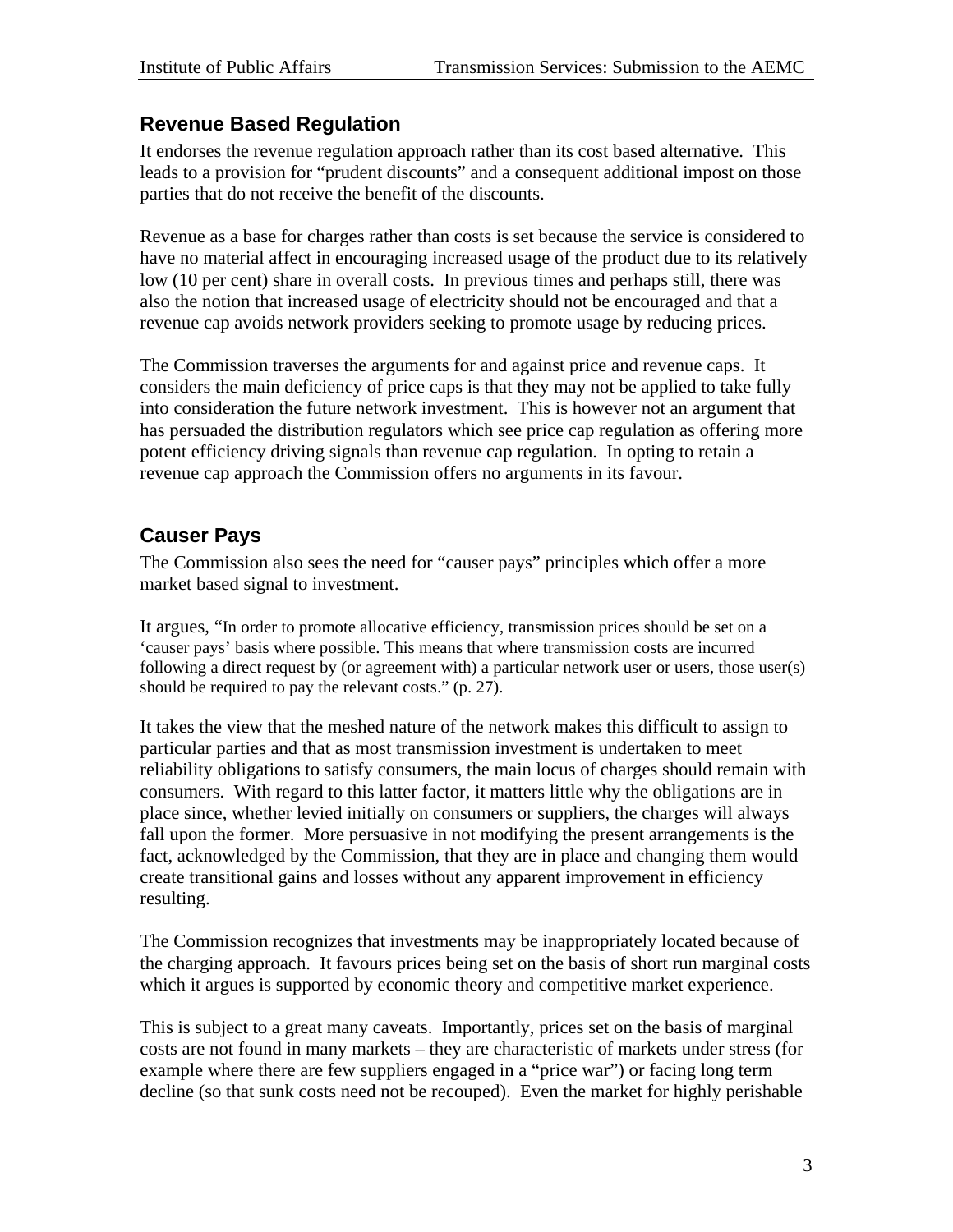goods like vegetables seldom sees produce offered at marginal cost and only then is this seen at the end of the trading day.

The Commission recognizes that if charges are set to meet short run marginal costs and there is spare capacity, consumers may locate too far away from generation, especially if reliability standards are in place to fortify the initial decision.

It considers that prices based on long run marginal costs may lead to inefficient by-pass. This leads it to support the notion of efficient discounts being offered which may be recouped by de facto surcharges on other customers. It is likely that the conditions under which these would be permitted would be accompanied by protracted and heated negotiations.

One suggestion draws on and amplifies work published by the IPA<sup>[1](#page-4-0)</sup>. Put forward in two submissions by a group of generators and by AGL, it seeks to introduce a mechanism that would provide greater market orientation to transmission investment other than the meshed network which supplies major consumer loads.

The latter are more akin to distribution systems in that their usage cannot be ascribed to particular generation facilities or groups of such facilities. By contrast, the long lines connecting a single generation unit or a series of such units are supplying electricity to major nodes, often in competition with each other.

The practice in Australia is to charge the customers for the transmission use, rather than generators. Generators do not however have a property right to the transmission to the major hub. This means that a new generator with costs and a consequent a bidding strategy lower than an incumbent generator would force the latter off the line once it was at full capacity. This might mean an alternative supplier with a higher total cost (including transmission costs to the major node) would replace the incumbent generator.

This is illustrated in the diagram below.

 $\overline{a}$ 

<span id="page-4-0"></span><sup>1</sup> Alan Moran, Firm access rights: The key to efficient management of transmission, Submission to the NECA transmission pricing review, Institute of Public Affairs Energy Issues paper no. 12, June 1999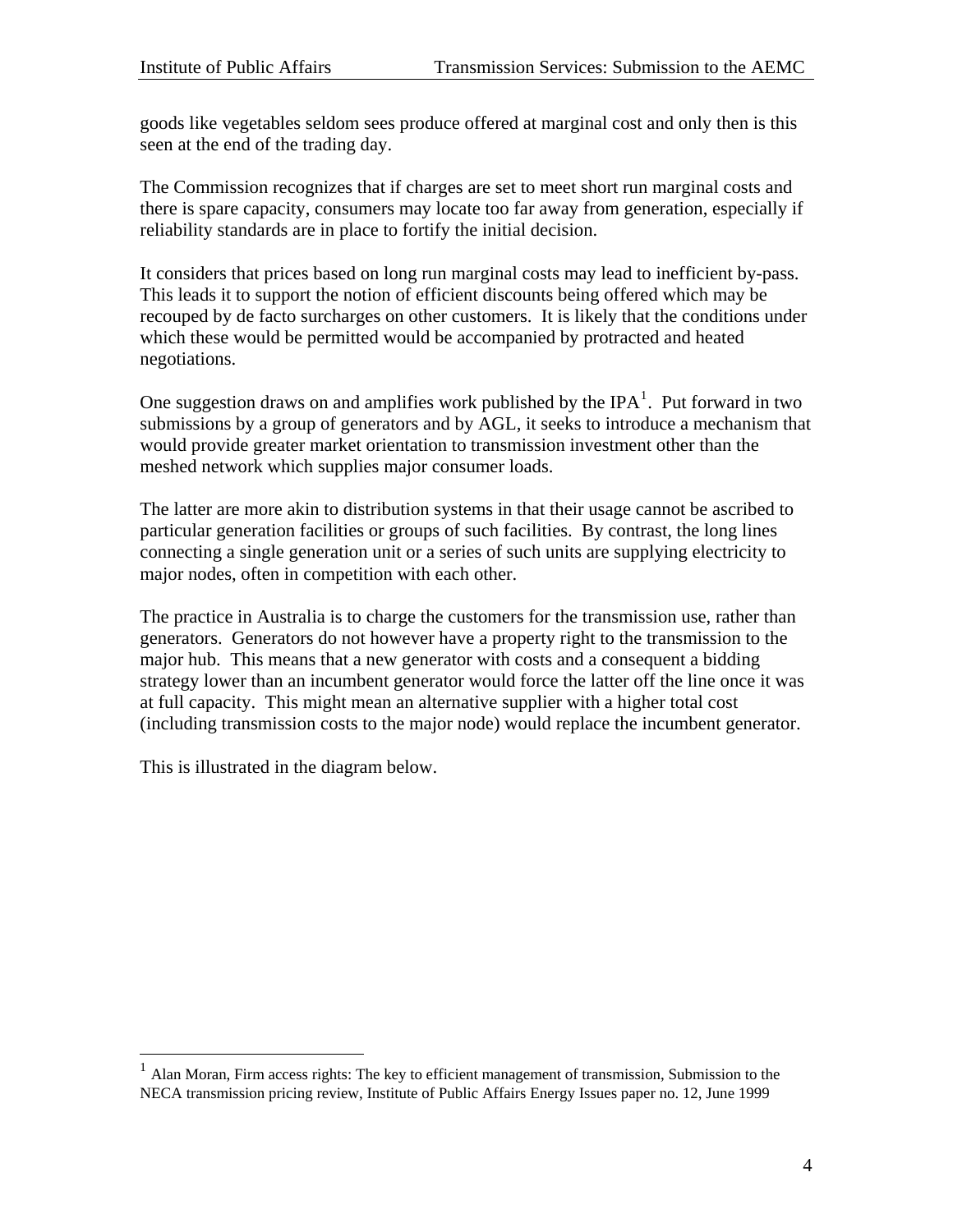

If generator B locates next to generator A, the latter is constrained out and replaced by the higher cost generator C. Costs are \$1000 higher. Generators A or B may have incentives to build additional transmission capacity but only if they can be assured of some exclusivity or some priority in its use. A customer coalition would also be willing to finance such an investment but the transmission business may face no such incentive, while generators B, C and D would prefer the augmentation not take place since they are beneficiaries of the higher price set by generator C. Allocation of a form of property right would bring about the optimal investment without the rancour of a series of bureaucratic hearings and extensive lobbying.

A more complete depiction of the different costs and the appropriate strategies for payment is at Attachment 1.

In determining the best means of arranging for new capacity it is useful to consider four models. The first is that which normally applies to roads and bridges. The usage both origin and destination is highly atomized. Governments charge road specific taxes and provide new and improved facilities according to their measures of demand. Road specific taxation is about twice the level of road specific expenditure and in many areas roads are clearly underprovided and the consequent congestion brings about a political reaction as well as increasing travel time and its variability.

A second model is that for new housing subdivisions. In the local road, electricity, water and other service provision, the new home builder (and hence the home buyer) pays for the infrastructure. This has generally been found to be satisfactory, although it does bring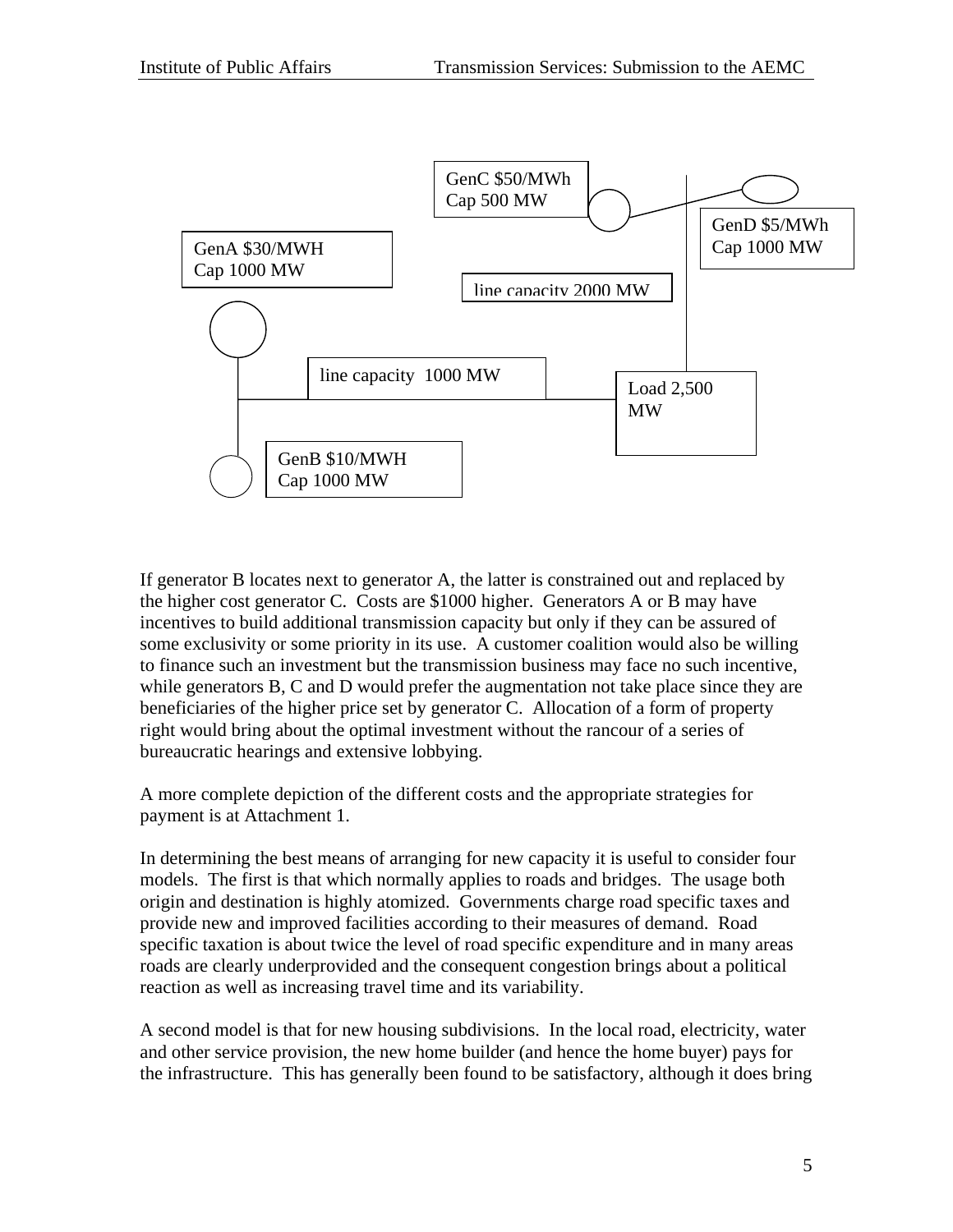about a fairness issue since established areas were paid for by debt and much of their ongoing upkeep is paid out of general revenue.

A third model is that in place for most gas, electricity and rail infrastructure. An independent operator is in charge of the main transport system and operates it as a common facility. Normally the access to this and its price is controlled by a government agency.

A fourth model has the producer controlling its own transport system. In one sense this is the model operating in manufacturing industry where an automated car plant is the transport medium for a firm which combines bought-in and internally produced components into a finally assembled product. Most manufacturers would resist having to make their facilities available to other businesses, even if they were not competitors because of the difficulties of ensuring against disruption.

The Hilmer recommendations and the Part IIIA provisions of the Trade Practices Act were careful to exclude manufacturing facilities from the ambit of control. Rio successfully argued before Justice Kenny in the Federal Court that its iron ore transportation facility in the Pilbara was akin to a manufacturing facility and thereby avoided a requirement to have it covered by Part IIIA (the applicant for coverage was actually bought by Rio and there was therefore no further appeal).

Nonetheless, the NCC and ACCC continue to regard such facilities as being prospectively subject to coverage. In the case of telecommunications, the ACCC's refusal to give Telstra assurances on coverage matters has led the firm to abandon plans to build a national fibre network.

Most gas carriage is contracted under arrangements whereby the supplier has some priority to use a specific level of capacity on a pipeline (Victoria has a unique "market carriage" system under which no such rights are involved). The gas "contract carriage" approach is a variant of the fourth model.

All of these models have their strengths and weaknesses.

- The first often leads to under provision as in the case of roads or it may lead to excessive expenditure if the government is highly risk averse and feels it can avoid political opprobrium by such expenditure.
- The second may be difficult to arrange, particularly where there are many consumers all with different degrees of preference for trading off greater security for lower costs.
- The third model involves a departure from true market conditions and an attempt by a regulator to mimic the conditions that would prevail if a genuine market with many buyers and sellers were to exist; it remains vulnerable to all the conceits and inefficiencies that often characterize regulatory agencies.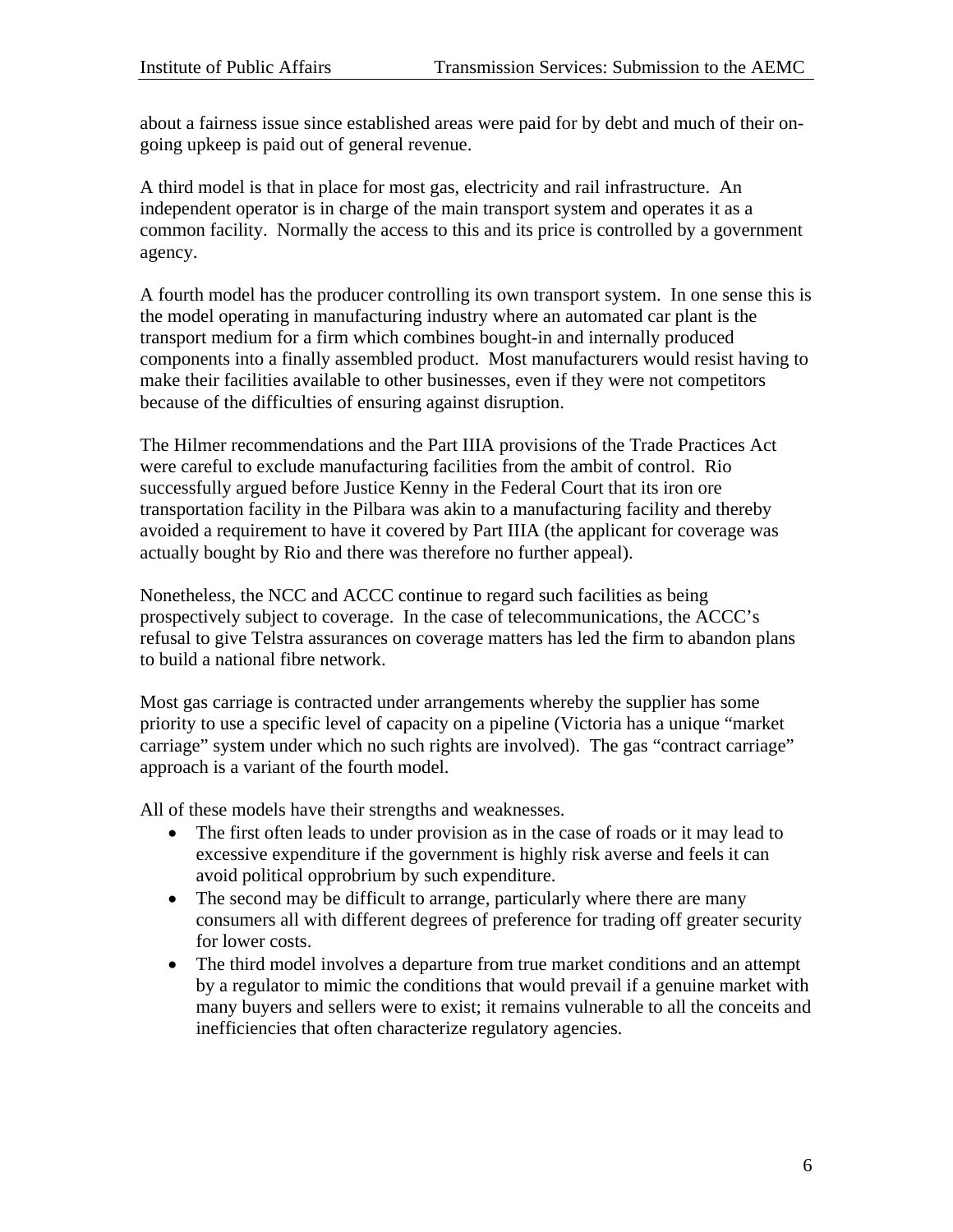$\overline{a}$ 

• The fourth model might set up a monopoly that could exercise price discrimination and extortion in later years<sup>[2](#page-7-0)</sup>.

A new generation unit or an expansion of an existing unit should be required to pay for any augmentation needed to allow its power to be transmitted. This, implicit in which is some form of nodal pricing, gives a better market signal than if the determination is left to a regulator or to a transmission business since it allows the transposition of commercial forces for those that are actually or mainly controlled. As AGL argue, "Applying deep connection charging to generators at the time of connection would allow the network costs to be included in their decision process on location and allow for appropriate development of networks to efficiently transfer power from generators to customers. $3''$  $3''$ 

With rights over their current levels of service, existing generators have options about augmentation that ensure the full costs of their decisions are taken into account. They may also downsize by selling part of their carriage rights to a new player thereby avoiding wasteful duplication of capital.

The advantages of such are best seen in allowing a market based decision to be made on where a transmission augmentation should best be made. There may be several alternatives (e.g. in Victoria by reinforcing the lines from the Latrobe Valley as opposed to the interlink with Snowy and NSW) but requiring a new supplier to undertake the expenditure (or buy out the rights of an existing unit) introduces a market mechanism.

A market mechanism along these lines is consistent with the  $Code<sup>4</sup>$  $Code<sup>4</sup>$  $Code<sup>4</sup>$  and with the light handed regulation that governments and their agencies promote in the electricity market.

- *connection service* charge to be paid by the *Generator* in relation to *connection assets* to be provided by the *Network Service Provider*;
- *use of system services* charge to be paid by the *Generator* in relation to any *augmentations* or *extensions* required to be undertaken in respect of all affected *transmission networks* and *distribution networks*;
- amount to be paid by the *Generator* to the *Network Service Provider* in relation to the costs reasonably incurred by the *Network Service Provider* in providing *generator* access;

<span id="page-7-0"></span> $2^2$  The common law evolved to ensure that at some time the monopoly was required to open up its services to all comers. Frequently, as in the case of nineteenth century railways, this led to political control, underpricing and reduced efficiency of operations.

<span id="page-7-1"></span><sup>&</sup>lt;sup>3</sup>http://www.aemc.gov.au/pdfs/reviews/Review%20of%20electricity%20transmission%20revenue%20and %20pricing%20Rules/Issues%20paper%20submissions/Issues%20Paper%20Transmission/000AGL.PDF  $4\overline{5.5}$  (f) of the Code specifies

<span id="page-7-2"></span>The *Network Service Provider* and the *Generator* shall negotiate in good faith to reach agreement as appropriate on the: